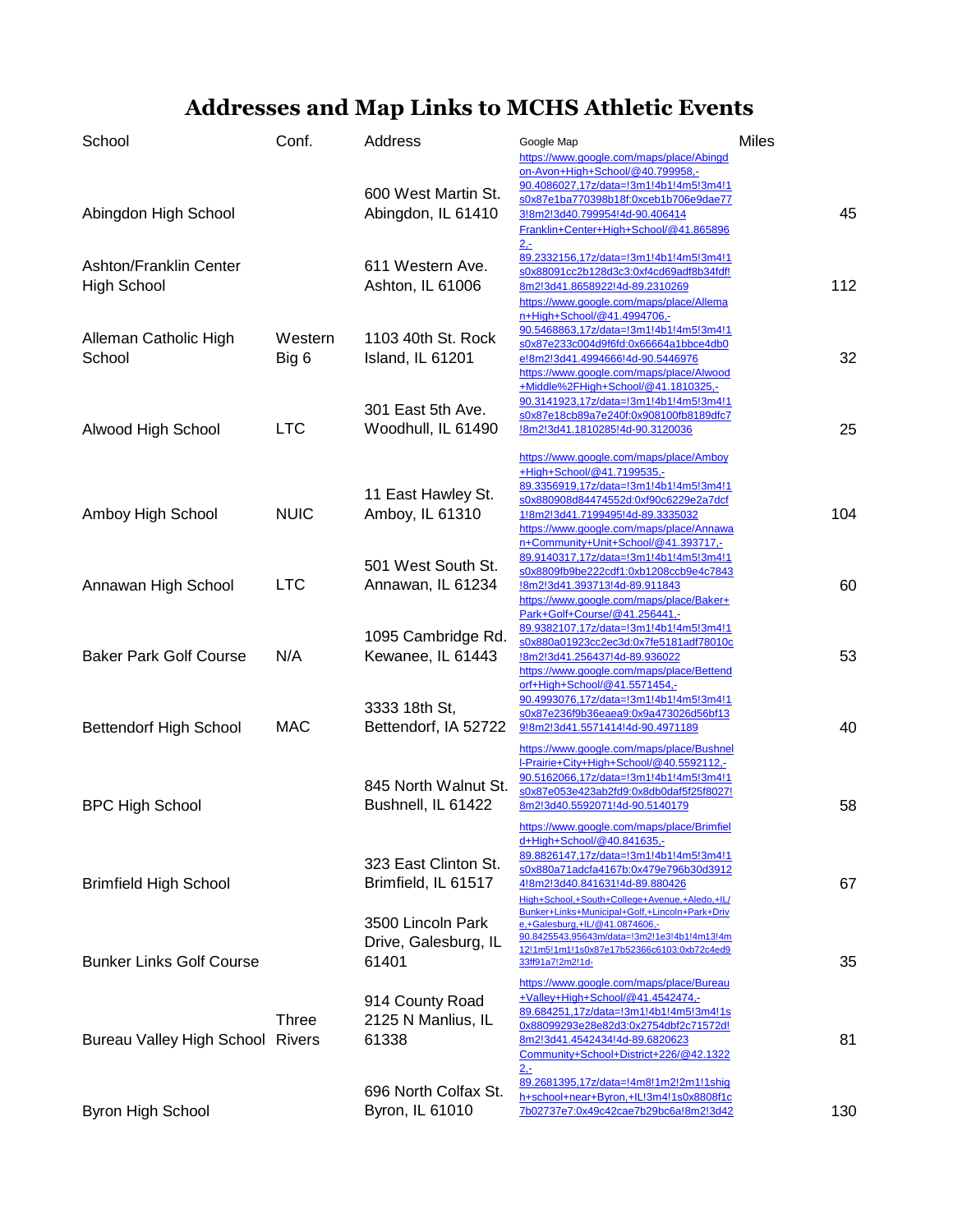|                                       |                               |                                                    | dge+Junior%2FSenior+High+School/@41.2<br>97708,-<br>90.2031187,17z/data=!3m1!4b1!4m5!3m4!1                                                                                                                                              |    |
|---------------------------------------|-------------------------------|----------------------------------------------------|-----------------------------------------------------------------------------------------------------------------------------------------------------------------------------------------------------------------------------------------|----|
| Cambridge High School                 | <b>LTC</b>                    | 300 S West St.<br>Cambridge, IL 61238              | s0x87e21d965c753e59:0x5bde966749acfcb<br>3!8m2!3d41.297704!4d-90.20093<br>https://www.google.com/maps/place/Canton<br>+High+School/@40.5686745,-                                                                                        | 36 |
| Canton High School                    | Mid Illini                    | 1001 North Main St.<br>Canton, IL 61520            | 90.0363981,17z/data=!3m1!4b1!4m5!3m4!1<br>s0x87e02a349598d621:0x531e985996032b<br>b2!8m2!3d40.5686704!4d-90.0342094<br>https://www.google.com/maps/place/North+<br>High+School/@41.5764811,-                                            | 80 |
| Davenport North High<br>School        | <b>MAC</b>                    | 626 West 53rd St.<br>Davenport, IA 52806           | 90.5819198,17z/data=!3m1!4b1!4m5!3m4!1<br>s0x87e235144c407345:0x34cea6163c5e25d<br>2!8m2!3d41.5764771!4d-90.5797311<br>https://www.google.com/maps/place/West+<br>High+School/@41.5369286,-                                             | 35 |
| Davenport West High<br>School         | <b>MAC</b>                    | 3505 Locust St.<br>Davenport, IA 52804             | 90.6295602,17z/data=!3m1!4b1!4m5!3m4!1<br>s0x87e3cb6c564ac22d:0x7a7e6d6660babae<br>f!8m2!3d41.5369246!4d-90.6273715<br>https://www.google.com/maps/place/Elmwoo<br>d+Junior+High+School/@40.7815835,-                                   | 34 |
| Elmwood High School                   |                               | 301 West Butternut<br>St. Elmwood, IL<br>61529     | 89.9659588,17z/data=!4m5!3m4!1s0x880a7<br>83728cbbe15:0x8b64c9d59255737f!8m2!3d<br>40.7811484!4d-89.970113<br>https://www.google.com/maps/place/Erie+Hi<br>gh+School/@41.6518839,-                                                      | 71 |
| Erie High School                      | <b>Three</b><br><b>Rivers</b> | 435 6th Ave. Erie, IL<br>61250                     | 90.0772945,17z/data=!3m1!4b1!4m5!3m4!1<br>s0x87e273886f824413:0x42af7a6204124d1<br>2!8m2!3d41.6518799!4d-90.0751058<br>https://www.google.com/maps/place/Farmin                                                                         | 66 |
| Farmington High School                | PLand                         | 310 South Lightfoot<br>Rd. Farmington, IL<br>61529 | gton+High+School/@40.6930624.-<br>89.9858217,17z/data=!3m1!4b1!4m5!3m4!1<br>s0x880a7f6ad297aad1:0xb0149203fd2ab46<br>0!8m2!3d40.6930584!4d-89.983633<br>https://www.google.com/maps/place/Fulton+<br>High+School/@41.8649586,-          | 74 |
| Fulton High School                    | <b>Three</b><br><b>Rivers</b> | 1207 12th. St. Fulton,<br>IL 61252                 | 90.1557202,17z/data=!3m1!4b1!4m5!3m4!1<br>s0x87e263315102c33f:0xade0744215a8bfd<br>e!8m2!3d41.8649546!4d-90.1535315<br>https://www.google.com/maps/place/Unity+C<br>hristian+School/@41.8692356,-                                       | 77 |
| Fulton Unity Christian High<br>School |                               | 1000 11th Ave.<br>Fulton, IL 61252                 | 90.159555,17z/data=!3m1!4b1!4m5!3m4!1s<br>0x87e2633019022ed1:0x6820546798cbc78<br>d!8m2!3d41.8692316!4d-90.1573663<br>nups://www.google.com/maps/dif/iviercer+County+<br>High+School,+South+College+Avenue,+Aledo,+IL/                  | 77 |
| Fyre Lake Golf Course                 |                               | 1057 Fairway Lane,<br>Sherrard, IL 61281           | Fyre+Lake+Golf+Club,+Fairway+Lane,+Sherrard,+I<br>L/@41.266937,-<br>90.7608955,47691m/data=!3m2!1e3!4b1!4m13!4m<br>12!1m5!1m1!1s0x87e17b52366c6103:0xb72c4ed9<br>https://www.google.com/maps/place/Galesb                               | 25 |
| Galesburg High School                 | Western<br>Big 6              | 1135 West Fremont<br>St. Galesburg, IL<br>61401    | urg+High+School/@40.9635125,-<br>90.3905832,17z/data=!3m1!4b1!4m5!3m4!1<br>s0x87e1961c05166ecd:0xe6c290e7513a223<br>b!8m2!3d40.9635085!4d-90.3883945<br>https://www.google.com/maps/place/Galva+                                        | 34 |
| Galva High School                     | <b>LTC</b>                    | 1020 North Center<br>Ave. Galva, IL 61434          | Junior-Senior+High+School/@41.1778666,-<br>90.0460487,17z/data=!3m1!4b1!4m5!3m4!1<br>s0x87e2331943fc42cb:0x320e3aa60896868<br>2!8m2!3d41.1778626!4d-90.04386<br>https://www.google.com/maps/place/Genese<br>o+High+School/@41.4635571,- | 41 |
| Geneseo High School                   |                               | 700 North State St.<br>Geneseo, IL 61254           | 90.1574499,17z/data=!3m1!4b1!4m5!3m4!1<br>s0x87e210226ef91213:0x259e285b9362da3<br>e!8m2!3d41.4635531!4d-90.1552612<br>https://www.google.com/maps/place/Gibson                                                                         | 53 |
| Gibson Woods Golf<br>Course           | N/A                           | 1321 North 11th St.<br>Monmouth, IL 61462          | +Woods+Golf+Course/@40.930257,-<br>90.6282807,17z/data=!3m1!4b1!4m5!3m4!1<br>s0x87e10afab72a7ac3:0x9ec532480b3506b<br>9!8m2!3d40.930253!4d-90.626092                                                                                    | 25 |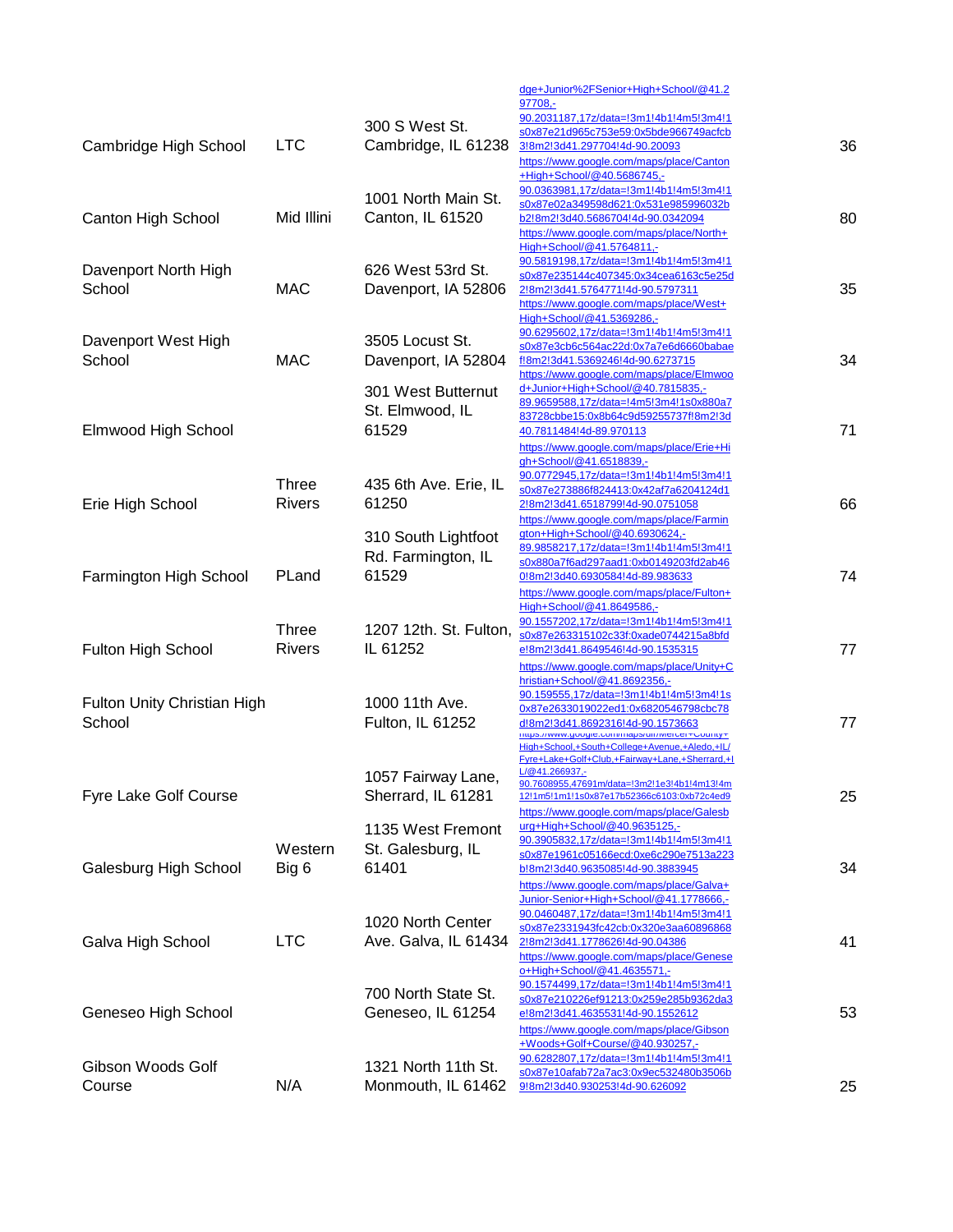|                                        |               | 10980 East 900th St.                                | https://www.google.com/maps/place/Gold+H<br>ills+Golf+Club/@40.4419431,-<br>90.7391547,17z/data=!3m1!4b1!4m5!3m4!1<br>s0x87e0f0475e0dd3d7:0xdf1c8299a2c9de4                                                  |     |
|----------------------------------------|---------------|-----------------------------------------------------|--------------------------------------------------------------------------------------------------------------------------------------------------------------------------------------------------------------|-----|
| Gold Hills Golf Club                   | N/A           | Colchester, IL 62326                                | a!8m2!3d40.441939!4d-90.736966<br>nups://www.google.com/maps/gir/iviercer+County+<br>High+School,+South+College+Avenue,+Aledo,+IL/                                                                           | 65  |
| Golfmohr                               |               | 16724 Hubbard<br>Road, East Moline, IL<br>61244     | Golfmohr+Golf+Club,+Hubbard+Road,+East+Molin<br>e,+IL/@41.3735095,-<br>90.818838,95225m/data=!3m2!1e3!4b1!4m13!4m1<br>2!1m5!1m1!1s0x87e17b52366c6103:0xb72c4ed93<br>https://www.google.com/maps/place/Hawtho | 47  |
| Hawthorne Ridge Golf<br>Course         | N/A           | 621 IL 94 Aledo, IL<br>61231                        | rn+Ridge+Golf+Club/@41.1583376,-<br>90.7555481,17z/data=!3m1!4b1!4m5!3m4!1<br>s0x87e17b55ebe4e00b:0xb95f97bc14ee379<br>a!8m2!3d41.1583336!4d-90.7533594<br>https://www.google.com/maps/place/Henry-          | 3   |
| Henry High School                      |               | 1023 College Ave.<br>Henry, IL 61537                | Senachwine+High+School/@41.1169879,-<br>89.370561,17z/data=!3m1!4b1!4m5!3m4!1s<br>0x880bcd7cf84f2fdd:0x60c5604b17e4338a!<br>8m2!3d41.1169839!4d-89.3683723<br>d+Springs+Municipal+Golf+Course/@41.42         | 81  |
| <b>Highland Springs Golf</b><br>Course | N/A           | 9500 35th St. W<br>Milan, IL 61264                  | $33055 -$<br>90.6181077,17z/data=!3m1!4b1!4m5!3m4!1<br>s0x87e3d2be2727ab41:0xcc8c9e877c110c6<br>5!8m2!3d41.4233015!4d-90.615919<br>https://www.google.com/maps/place/Illini+Bl                               | 23  |
| Illini Bluffs High School              |               | 212 North Saylor St.<br>Glasford, IL 61533          | uffs+High+School/@40.5744521,-<br>89.8106007,17z/data=!3m1!4b1!4m5!3m4!1<br>s0x880a8921eff1d331:0xd92caa2e51491aa<br>d!8m2!3d40.574448!4d-89.808412<br>https://www.google.com/maps/place/Illini+W            | 86  |
| Illini West High School                | PLand         | 600 Miller St.<br>Carthage, IL 62321                | est+High+School/@40.4212871,-<br>91.1354107,17z/data=!3m1!4b1!4m5!3m4!1<br>s0x87e0ce821df76b0d:0xe6c67fe467bf39be<br>8m2!3d40.421283!4d-91.133222<br>https://www.google.com/maps/place/Illinois+             | 75  |
| Illinois Wesleyan University N/A       |               | 1312 Park St.<br>Bloomington, IL<br>61701           | Wesleyan+University/@40.4910876,-<br>88.992573,17z/data=!3m1!4b1!4m5!3m4!1s<br>0x880b71b9b7d80915:0x4932039120ed23c<br>6!8m2!3d40.4910835!4d-88.9903843                                                      | 121 |
| Jacksonville High School               |               | 1211 North Diamond<br>St. Jacksonville, IL<br>62650 | https://www.google.com/maps/place/Jackso<br>nville+High+School/@39.7504446,-<br>90.242265,17z/data=!3m1!4b1!4m5!3m4!1s<br>0x87dfe9416a4a144f:0x31f9efa797f1a70!8m<br>2!3d39.7504405!4d-90.2400763            | 122 |
| Kaneland High School                   |               | 47W326 Keslinger<br>Rd. Maple Park, IL<br>60151     | https://www.google.com/maps/place/Kanela<br>nd+High+School/@41.8816256,-<br>88.5352993,17z/data=!3m1!4b1!4m5!3m4!1<br>s0x880edf1aaa7ddff3:0x136916095bfbb7fd!<br>8m2!3d41.8816216!4d-88.5331106              | 153 |
|                                        | <b>Three</b>  | 1211 East 3rd St.                                   | https://www.google.com/maps/place/Kewane<br>e+High+School/@41.244854,-<br>89.9110113,17z/data=!3m1!4b1!4m5!3m4!1<br>s0x880a022a02eb8abf:0x58b9035467d458f                                                    |     |
| Kewanee High School                    | <b>Rivers</b> | Kewanee, IL 61443                                   | 9!8m2!3d41.24485!4d-89.9088226<br>https://www.google.com/maps/place/Knox+C<br>ollege/@40.9416873,-<br>90.3734932,17z/data=!3m1!4b1!4m5!3m4!1                                                                 | 51  |
| <b>Knox College</b>                    | N/A           | 2 E South St.<br>Galesburg, IL61401                 | s0x87e1be0bc842adf3:0x17208c35702ace6<br>2!8m2!3d40.9416833!4d-90.3713045<br>https://www.google.com/maps/place/Knoxvill<br>e+High+School/@40.9073853,-                                                       | 38  |
| Knoxville High School                  |               | 809 East Main St.<br>Knoxville, IL 61448            | 90.2778393,17z/data=!3m1!4b1!4m5!3m4!1<br>s0x87e1c0f20769c5d9:0x89d2c78d5c10106<br>a!8m2!3d40.9073813!4d-90.2756506<br>https://www.google.com/maps/place/Lena-                                               | 45  |
| Lena-Winslow High School               |               | 401 Fremont St.<br>Lena, IL 61048                   | Winslow+School+District/@42.3770505,-<br>89.8171637,17z/data=!3m1!4b1!4m5!3m4!1<br>s0x8808103448fda021:0xdd9959d79348fee!<br>8m2!3d42.3770466!4d-89.814975                                                   | 127 |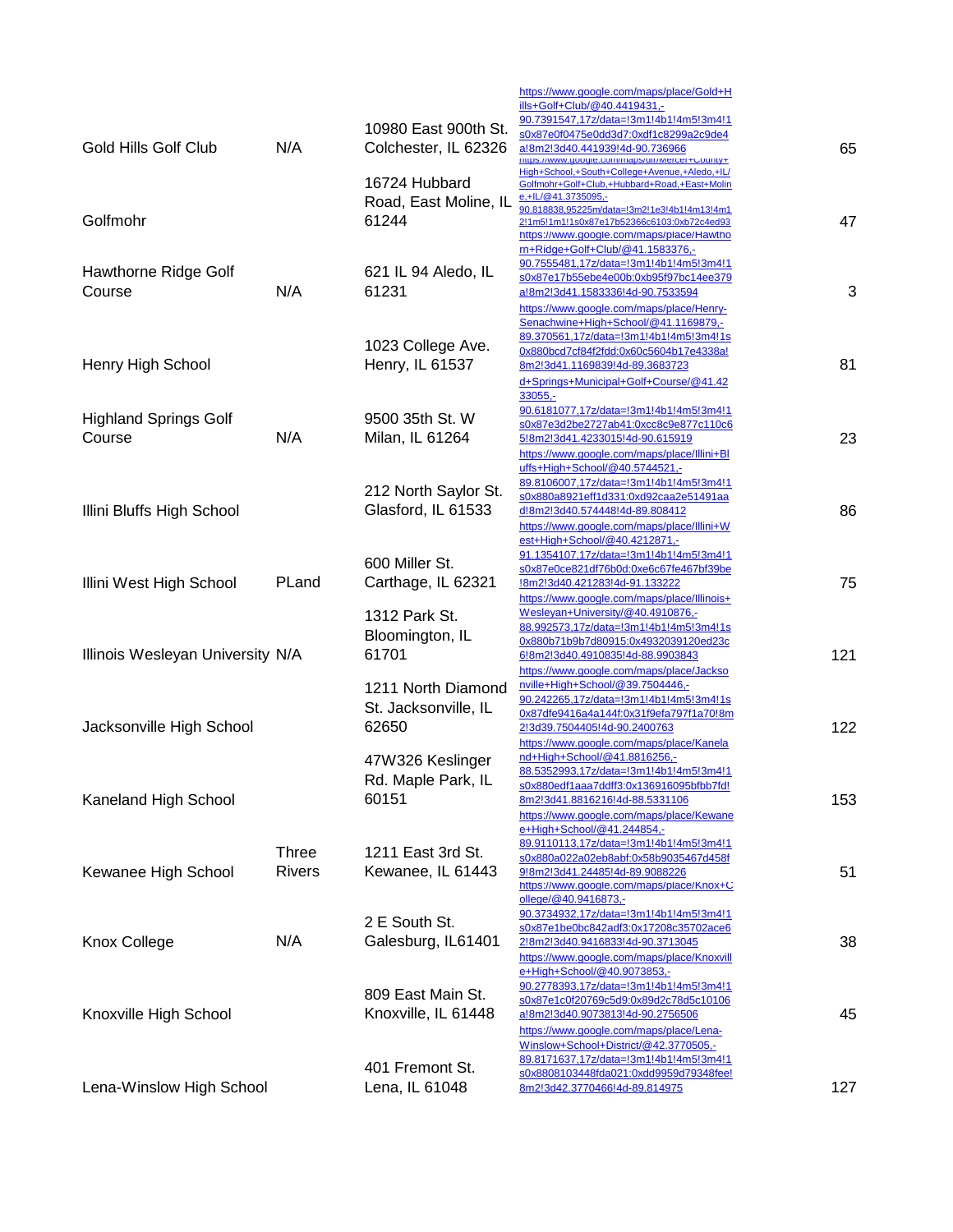| Lewistown High School             |                               | 15205 IL-100<br>Lewistown, IL 61542               | https://www.google.com/maps/place/Lewisto<br>wn+High+School/@40.4094182,-<br>90.1564766,17z/data=!3m1!4b1!4m5!3m4!1<br>s0x87e03b496c682bb3:0x26646e34f823ae0<br>!8m2!3d40.4094141!4d-90.1542879<br>Muscatine+Community+School+District/@4        | 85  |
|-----------------------------------|-------------------------------|---------------------------------------------------|--------------------------------------------------------------------------------------------------------------------------------------------------------------------------------------------------------------------------------------------------|-----|
| Louisa-Muscatine High<br>School   |                               | 14354 170th St.<br>Letts, IA 52754                | $1.3063151,-$<br>91.2054934,17z/data=!3m1!4b1!4m5!3m4!1<br>s0x87e3ff9ab11964f1:0x35f52339b291042a!<br>8m2!3d41.3063111!4d-91.2033047                                                                                                             | 46  |
| Macomb High School                |                               | 1525 South Johnson<br>St. Macomb, IL<br>61455     | https://www.google.com/maps/place/Macom<br>b+Junior+High+School/@40.4438237,-<br>90.6757549,17z/data=!3m1!4b1!4m5!3m4!1<br>s0x87e0f72d609382c7:0x7200ff9bcdd85a7c<br>!8m2!3d40.4438196!4d-90.6735662<br>https://www.google.com/maps/place/Maple+ | 57  |
| Maple Bluff Golf Course           | N/A                           | 19283 East 1600th<br>St. Geneseo, IL<br>61254     | Bluff+Golf+Club/@41.4287083,-<br>90.1271637,17z/data=!3m1!4b1!4m5!3m4!1<br>s0x87e2056f1fe5c241:0xea6b1f661fab3dd0!<br>8m2!3d41.4287043!4d-90.124975                                                                                              | 53  |
| Metamora Fields Golf<br>Course    | N/A                           | 801 West Progress<br>St. Metamora, IL<br>61548    | https://www.google.com/maps/place/Metamo<br>ra+Fields+Golf+Club/@40.793519.-<br>89.3750641,17z/data=!3m1!4b1!4m5!3m4!1<br>s0x880bad6308a09601:0x2736a3af2e44bc5<br>4!8m2!3d40.793515!4d-89.3728754                                               | 97  |
| Moline High School                | Western<br>Big 6              | 3600 Avenue of the<br>Cities Moline, IL<br>61265  | https://www.google.com/maps/place/Moline+<br>High+School/@41.487418.-<br>90.4866178,17z/data=!3m1!4b1!4m5!3m4!1<br>s0x87e230fc58a5d1d5:0xa487d70f67a4749<br>d!8m2!3d41.487414!4d-90.4844291<br>https://www.google.com/maps/place/Monmo           | 36  |
| Monmouth College                  | N/A                           | 700 East Broadway<br>Monmouth, IL 61462           | uth+College/@40.9137171,-<br>90.6409878,17z/data=!3m1!4b1!4m5!3m4!1<br>s0x87e10a552306af3b:0x8bcf47547a60563<br>b!8m2!3d40.9137131!4d-90.6387991<br>https://www.google.com/maps/place/Monmo<br>uth+High+School/@40.9106627,-                     | 26  |
| Monmouth-Roseville High<br>School | PLand                         | 325 West 1st Ave.<br>Monmouth, IL 61462           | 90.6537296,17z/data=!3m1!4b1!4m5!3m4!1<br>s0x87e10ba42b58649b:0xa079c5c87604d8c<br>b!8m2!3d40.9106587!4d-90.6515409<br>https://www.google.com/maps/place/Lincoln                                                                                 | 25  |
| Monticello High School            |                               | 700 North Buchanan<br>St. Monticello, IL<br>61856 | +Elementary+School/@40.030174,-<br>88.5698863,17z/data=!3m1!4b1!4m5!3m4!1<br>s0x880cb3923696ff27:0x1b7b5208c015a4!8<br>m2!3d40.0301699!4d-88.5676976<br>https://www.google.com/maps/place/Morriso<br>n+High+School/@41.7994773,-                 | 168 |
| Morrison High School              |                               | 643 Genessee Ave.<br>Morrison, IL 61270           | 89 9723073 177/data-13m114h114m513m411<br>s0x8809d65323ae475d:0x3886ba541f35131<br>!8m2!3d41.7994733!4d-89.9701186<br>Senior+High+School/@41.492638,-<br>91.4776017,8z/data=!4m8!1m2!2m1!1snort                                                  | 80  |
| North Fulton High School          |                               | 20325 North State Rt.<br>97 Cuba, IL 61427        | h+fulton+high+school+il!3m4!1s0x87e0308b<br>c12764c3:0x112e3181f18273c8!8m2!3d40.4<br>79612!4d-90.1875777<br>https://www.google.com/maps/place/Oak+R                                                                                             | 78  |
| Oak Run Golf Course               | N/A                           | 1468 Knox Rd. 1725<br>N. Dahinda, IL 61428        | un+Public+Golf+Course/@40.9629969,-<br>90.1664105,17z/data=!3m1!4b1!4m5!3m4!1<br>s0x87e1e81eb0420b01:0xfcfba2230642f127<br>!8m2!3d40.9629929!4d-90.1642218<br>https://www.google.com/maps/place/Orion+<br>High+School/@41.3535318,-              | 49  |
| Orion High School                 | <b>Three</b><br><b>Rivers</b> | 1100 13th St. Orion,<br>IL 61273                  | 90.368209,17z/data=!3m1!4b1!4m5!3m4!1s<br>0x87e2215a672a2733:0xbda5d3bb9dd8296<br>9!8m2!3d41.3535278!4d-90.3660203<br>https://www.google.com/maps/place/Peoria+                                                                                  | 31  |
| Peoria High School                |                               | 1615 North N. St.<br>Peoria, IL 61604             | High+School/@40.7072915,-<br>89.6015617,17z/data=!3m1!4b1!4m5!3m4!1<br>s0x880a59650582341d:0x69cc70f248b6d01<br>0!8m2!3d40.7072875!4d-89.599373                                                                                                  | 84  |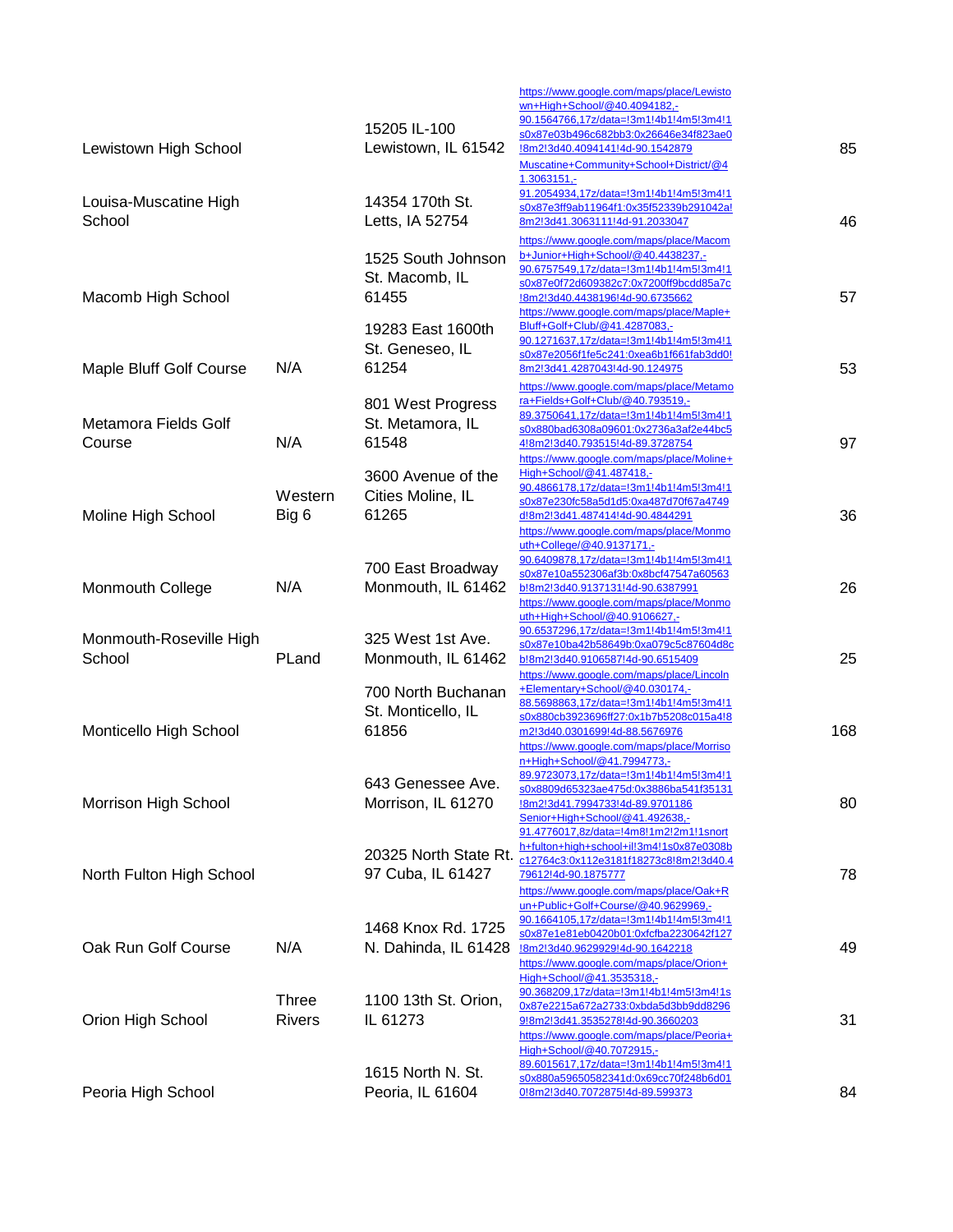| Peoria Heights High<br>School              |                               | 508 East Glen Ave.<br>Peoria, IL 61616                         | https://www.google.com/maps/place/Peoria+<br>Heights+High+School/@40.7452726,-<br>89.5879112,17z/data=!3m1!4b1!4m5!3m4!1<br>s0x880a5a5297ca5a8d:0x7c9f3ded8a318ea<br>3!8m2!3d40.7452686!4d-89.5857225<br>t+Valley+High+School/@41.5536446,-     | 86  |
|--------------------------------------------|-------------------------------|----------------------------------------------------------------|-------------------------------------------------------------------------------------------------------------------------------------------------------------------------------------------------------------------------------------------------|-----|
| Pleasant Valley High<br>School             | <b>MAC</b>                    | 604 Belmont Rd.<br>Bettendorf, IA 52722                        | 90.4724365,17z/data=!4m13!1m7!3m6!1s0x<br>87e2370cc26da1cb:0x79a7fce4e93b9694!2<br>sPleasant+Valley+High+School!3b1!8m2!3d<br>41.5536406!4d-<br>https://www.google.com/maps/place/Polo+C<br>ommunity+High+School/@41.9858537,-                  | 41  |
| Polo High School                           | <b>NUIC</b>                   | 100 South Union Ave.<br>Polo, IL 61064                         | 89.5703622,17z/data=!3m1!4b1!4m5!3m4!1<br>s0x88084dc286c515b9:0xeb2de117ed6d11c<br>6!8m2!3d41.9858497!4d-89.5681735<br>Capital+Convention+Center/@39.8010891,-                                                                                  | 109 |
| <b>Prarie Capitol Convention</b><br>Center | N/A                           | One Convention<br><b>Center Plaza</b><br>Springfield, IL 62701 | 89.6464417,17z/data=!3m2!4b1!5s0x88753<br>9c203987043:0xe4fdbf90903b0a95!4m5!3m<br>4!1s0x887539c206ad4ebb:0x8e5e7317c14d<br>08de!8m2!3d39.801085!4d-89.644253<br>https://www.google.com/maps/place/Princet                                      | 155 |
| Princeton High School                      | Three<br><b>Rivers</b>        | 103 South Euclid<br>Ave. Princeton, IL<br>61356                | on+High+School/@41.3743096,-<br>89.461589,17z/data=!3m1!4b1!4m5!3m4!1s<br>0x880983ec0731b05b:0x4914be9dfdf996ea!<br>8m2!3d41.3743056!4d-89.4594003                                                                                              | 89  |
| Princeville High School                    | <b>LTC</b>                    | 302 Cordis St.<br>Princeville, IL 61559                        | https://www.google.com/maps/place/Princevi<br>lle+High+School/@40.9325471,-<br>89.7536789,17z/data=!3m1!4b1!4m5!3m4!1<br>s0x880a6b11578eca33:0xf019dd1766a9fde<br>6!8m2!3d40.9325431!4d-89.7514902<br>https://www.google.com/maps/place/Riverda | 75  |
| Riverdale High School                      | <b>Three</b><br><b>Rivers</b> | 9622 256th St. N.<br>Port Byron, IL 61275                      | le+Senior+High+School/@41.6174128,-<br>90.2706154,17z/data=!3m1!4b1!4m5!3m4!1<br>s0x87e26adc44295b03:0x217e2f4a723407b<br>a!8m2!3d41.6174088!4d-90.2684267<br>ont+Collegiate/@41.529294,-                                                       | 57  |
| <b>Rivermont Collegiate</b><br>School      |                               | 1821 Sunset Dr.<br>Bettendorf, IA 52722                        | 90.5080607,17z/data=!3m1!4b1!4m5!3m4!1<br>s0x87e236c8109a2727:0x4e79927227e499<br>3f!8m2!3d41.52929!4d-90.505872<br>https://www.google.com/maps/place/Rock+R                                                                                    | 38  |
| Rock Falls Country Club                    | N/A                           | 3901 Dixon Rd. Rock<br>Falls, IL 61071                         | iver+Golf+and+Pool/@41.770139,-<br>89.6402737,17z/data=!3m1!4b1!4m5!3m4!1<br>s0x8809b75b1cbdde1d:0x92e68b54c0db75<br>2c!8m2!3d41.770135!4d-89.638085<br>https://www.google.com/maps/place/Rock+F<br>alls+Township+High+School/@41.7799299,-     | 94  |
| Rock Falls High School                     |                               | 101 12th Ave. Rock<br>Falls, IL 61071                          | 89.7066012,17z/data=!3m1!4b1!4m5!3m4!1<br>s0x8809c8220baacf8b:0xb3d56c1612d7a6d<br>4!8m2!3d41.7799259!4d-89.7044125<br>https://www.google.com/maps/place/Rock+I<br>sland+High+School/@41.4864944,-                                              | 90  |
| Rock Island High School                    | Western<br>Big 6              | 1400 25th Ave. Rock<br>Island, IL 61201                        | 90.5807314,17z/data=!3m1!4b1!4m5!3m4!1<br>s0x87e2331943fc42cb:0xc430727d34b9b7fe<br>!8m2!3d41.4864904!4d-90.5785427<br>https://www.google.com/maps/place/Rockrid                                                                                | 28  |
| Rockridge High School                      | <b>Three</b><br><b>Rivers</b> | 14110 134th Ave. W<br>Taylor Ridge, IL<br>61284                | qe+Junior+High+School/@41.3859608,-<br>90.7677915,17z/data=!3m1!4b1!4m5!3m4!1<br>s0x87e3da6eb9b1b27f:0xce887a6ee29808c<br>2!8m2!3d41.3859568!4d-90.7656028<br>https://www.google.com/maps/place/Rowva<br>+High+School/@41.074357,-              | 17  |
| Rowva High School                          | <b>LTC</b>                    | 303 North Joy St.<br>Oneida, IL 61467                          | 90.2233743,17z/data=!3m1!4b1!4m5!3m4!1<br>s0x87e1ee81768c2b7d:0x97a83313c4a59c6<br>0!8m2!3d41.074353!4d-90.2211856<br>https://www.google.com/maps/place/Saukie<br>+Golf+Course/@41.475349,-                                                     | 38  |
| Saukie Golf Course                         | N/A                           | 3101 38th St. Rock<br>Island, IL 61201                         | 90.5472527,17z/data=!3m1!4b1!4m5!3m4!1<br>s0x87e23235d856c5bf:0x39c570acd88bbce<br>8!8m2!3d41.475345!4d-90.545064                                                                                                                               | 31  |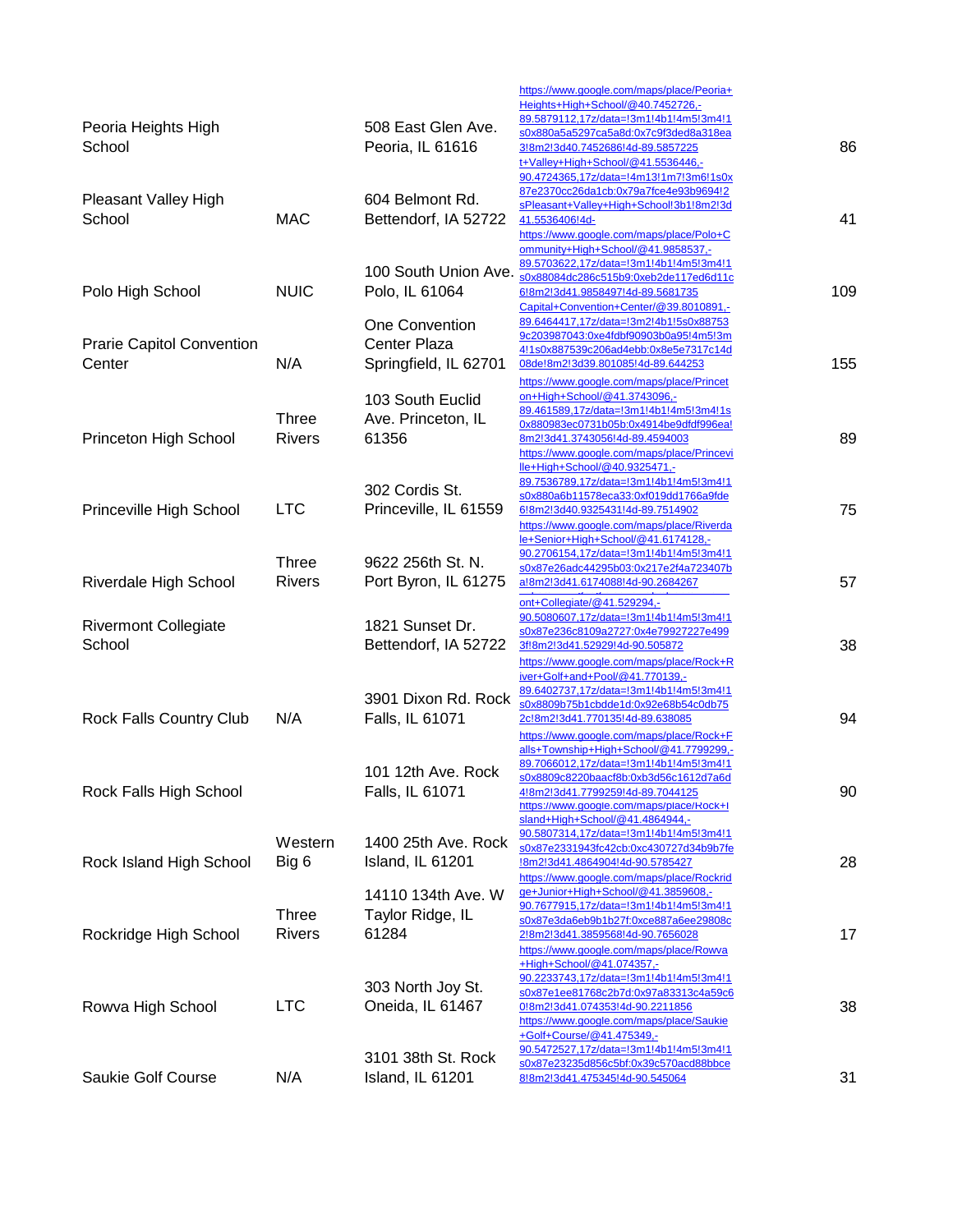|                                 |               |                                              | https://www.google.com/maps/place/Sherrar<br>d+Junior+High+School/@41.3424512,-                   |     |
|---------------------------------|---------------|----------------------------------------------|---------------------------------------------------------------------------------------------------|-----|
|                                 | <b>Three</b>  | 4701 176th Ave.                              | 90.5298891,17z/data=!3m1!4b1!4m5!3m4!1<br>s0x87e22be7384763ff:0x3e04c87bf9f4602d!                 |     |
| <b>Sherrard High School</b>     | <b>Rivers</b> | Sherrard, IL 61264                           | 8m2!3d41.3424472!4d-90.5277004<br>https://www.google.com/maps/place/Spring+                       | 23  |
|                                 |               | 286 Spring Creek Dr.                         | Creek+Golf+Course/@41.362988,-<br>89.1939417,17z/data=!3m1!4b1!4m5!3m4!1                          |     |
| <b>Spring Creek Golf Course</b> | N/A           | Spring Valley, IL<br>61362                   | s0x88096474be0af6ad:0x8d63ecaf512531f!<br>8m2!3d41.362984!4d-89.191753                            | 102 |
|                                 |               |                                              | https://www.google.com/maps/place/St.+Bed                                                         |     |
|                                 | <b>Three</b>  | 24 W US HWY 6                                | e+Academy/@41.328209,-<br>89.1510477,17z/data=!3m1!4b1!4m5!3m4!1                                  |     |
| St. Bede High School            | <b>Rivers</b> | Peru, IL 61354                               | s0x88095e3f7e053785:0x806d4bb0b895bc3<br>e!8m2!3d41.328205!4d-89.148859                           | 107 |
|                                 |               |                                              | County+Jr+High+School/@41.0640176,-<br>89.7766693,16z/data=!4m12!1m6!3m5!1s0x                     |     |
|                                 |               | East Van Buren St.                           | 880a0fc5fdc1ee97:0x823abb719c28aba0!2s<br>Stark+County+Junior+High+School!8m2!3d                  |     |
| Stark County Com. Center NA     |               | Wyoming, IL 61491                            | 41.0898801!4d-<br>ty+of+Illinois+-                                                                | 61  |
|                                 |               |                                              | +State+Farm+Center/@40.0962608,-                                                                  |     |
|                                 |               | 1800 S 1st St,                               | 88.2381221,17z/data=!3m1!4b1!4m5!3m4!1<br>s0x880cd725fe9dbd03:0x5f5f4ab44d1ed396                  |     |
| <b>State Farm Center</b>        | <b>NA</b>     |                                              | Champaign, IL 61820  8m213d40.0962567!4d-88.2359334<br>https://www.google.com/maps/place/Sterling | 175 |
|                                 |               |                                              | +High+School/@41.8032594,-<br>89.6935218,17z/data=!3m1!4b1!4m5!3m4!1                              |     |
| <b>Sterling High School</b>     |               | 1608 4th Ave.<br>Sterling, IL 61081          | s0x8809b62d9f96281b:0x10ccb32eb219644<br>0!8m2!3d41.8032554!4d-89.6913331                         | 86  |
|                                 |               |                                              | https://www.google.com/maps/place/Stillman<br>+Valley+High+School/@42.1015356,-                   |     |
| <b>Stillman Valley High</b>     |               | 425 South Pine St.<br>Stillman Valley, IL    | 89.1794943,17z/data=!3m1!4b1!4m5!3m4!1                                                            |     |
| School                          |               | 61084                                        | s0x8808ef311d03d6ad:0xfea07707842d64c<br>b!8m2!3d42.1015316!4d-89.1773056                         | 128 |
|                                 |               |                                              | https://www.google.com/maps/place/Stark+<br>County+High+School/@41.0895108,-                      |     |
|                                 |               | 418 S. Franklin St.                          | 89.8659151,17z/data=!3m1!4b1!4m5!3m4!1<br>s0x880a0fc5fdc1ee97:0xf0fb0b024e00b3be!                 |     |
| Toulon (Stark County)           | <b>LTC</b>    | Toulon, IL 61483                             | 8m2!3d41.0895068!4d-89.8637264<br>https://www.google.com/maps/place/United+                       | 55  |
|                                 |               |                                              | High+School/@40.9051808,-<br>90.5953143,17z/data=!3m1!4b1!4m5!3m4!1                               |     |
| United High School              | <b>LTC</b>    | 1905 100th St.<br>Monmouth, IL 61462         | s0x87e1a09a94c116cf:0x9b261b727e75784<br>d!8m2!3d40.9051768!4d-90.5931256                         | 29  |
|                                 |               |                                              | Township+High+School/@41.490099,-                                                                 |     |
| United Township High            | Western       | 1275 Avenue of the<br>Cities East Moline, IL | 90.4357054,17z/data=!4m13!1m7!3m6!1s0x<br>87e23a67d3937c95:0x918e6910005b63d8l2                   |     |
| School                          | Big 6         | 61244                                        | sUnited+Township+High+School!3b1!8m2!3<br>d41.490095!4d-                                          | 36  |
|                                 |               |                                              | View+Country+Club/@41.289492,-<br>90.1903245,17z/data=!4m13!1m7!3m6!1s0x                          |     |
|                                 |               | 9701 HWY 82                                  | 87e21d8328bc1de9:0x96bf2ca40bb1a19f!2s<br>Valley+View+Country+Club!3b1!8m2!3d41.2                 |     |
| Valley View Golf Course         | N/A           | Cambridge, IL 61238                          | 89488!4d-<br>gton+Community+High+School/@40.70432                                                 | 37  |
|                                 |               | 115 Bondurant St.                            | <u>g.-</u><br>89.4206137,17z/data=!3m1!4b1!4m5!3m4!1                                              |     |
| Washington High School          | Mid Illini    | Washington, IL<br>61571                      | s0x880a54979b87ff39:0xf3c2f23437b1dd3c!<br>8m2!3d40.704325!4d-89.418425                           | 92  |
|                                 |               |                                              | https://www.google.com/maps/place/West+                                                           |     |
|                                 |               | RR 1 Biggsville, IL                          | Central+High+School/@40.849335,-<br><u>90.9030468,17z/data=!3m1!4b1!4m5!3m4!1</u>                 |     |
| West Central High School LTC    |               | 61418                                        | <u>s0x87e116f4d9857125:0xbb7d2f29ed4ae09</u><br>e!8m2!3d40.849331!4d-90.9008581                   | 32  |
|                                 |               |                                              | https://www.google.com/maps/place/Warsa<br>w+High+School/@40.354548,-                             |     |
| West Hancock High               |               | 340 South 11th St.                           | 91.4303207,17z/data=!3m1!4b1!4m5!3m4!1<br>s0x87e7393bf16fafff:0x4ec007e6f1895c00!8                |     |
| School                          |               | Warsaw, IL 62379                             | m2!3d40.3545439!4d-91.428132                                                                      | 88  |